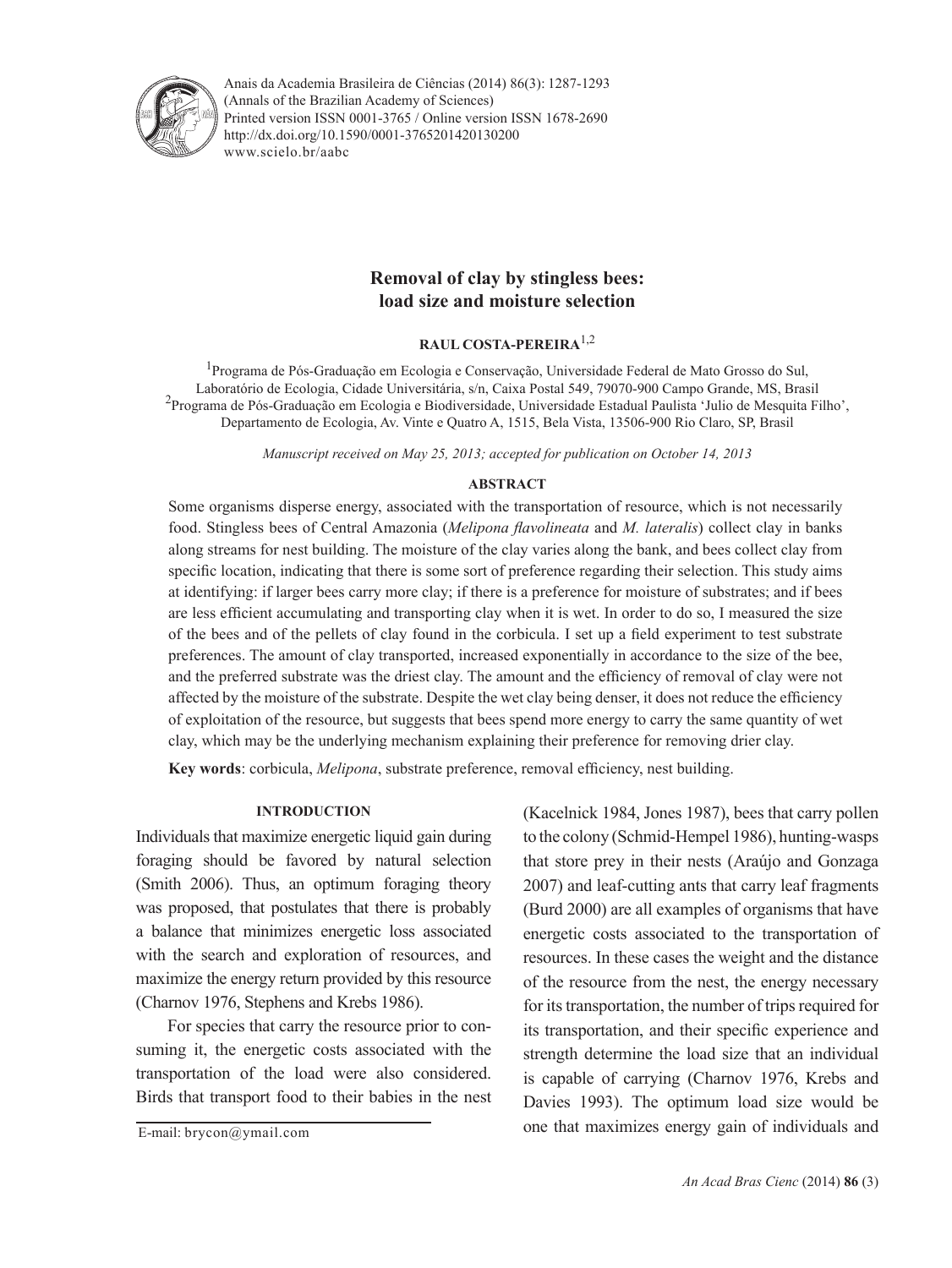minimizes the costs associated with transportation (Charnov and Orians 1973).

Habitat characteristics and quality of resources may influence the optimum load (Robakiewicz and Daigle 2004). For instance, in environments where quality resources are plentiful, individuals tend to decrease the load carried and increase the number of trips (Krebs and Davies 1993). Additionally, regardless of the characteristics of the resource and habitat, the individual´s body size can also be determinant in their ability to exploit resources (Mittelbach 1981, Ramalho et al. 1994). Size variation of worker, within-colony, is well documented for the Apidae group, including the stingless bees Meliponinae (Lacerda et al. 1991). For most organisms, the largest individuals are generally stronger and more experienced, and could therefore indicate a greater capacity for carrying and manipulating resources (Schoener 1971, Polis 1984). However, this pattern is not so evident for stingless bees (Ramalho et al. 1994, 1998).

The optimum load size theory was created in order to provide a scientific standard model regarding the transport of alimentary items by animals (Charnov 1976, Krebs and Davies 1993). However, organisms do not carry food resources only. As an example, some species of stingless bees can search for and remove clay from specific regions associated with streams, to build nests (Cane 1991). Individuals remove small bits of clay with their jaws and place it on the corbicula, which is a part of the tibia on the hind legs (Carvalho-Zilse et al. 2007). The fact that bees ignore other sources of clay which are found just a few meters away, indicates that there are some characteristic of the substrate which are determinant to the bees upon making their selection (Potts and Willmer 1997). The amount of water in the clay varies along the edge of the stream, presenting more humid regions near the stream and drier clay at higher elevations. The wet clay has more water between sand granules, and therefore is denser. Drier clay, on the other hand is more difficult to aggregate

in the corbicula due to the decreased consistency of lower humidity clay. Therefore, the amount of water on the substrate may influence the bees selection and removal efficiency of clay.

In this paper I set out to evaluate the following hypotheses: I) larger individuals carry larger amounts of clay, II) bees select clay with intermediate moisture conditions, III) bees have lower exploitation efficiency of wet clay substrates. If the hypotheses are true, I expect that: a) the anteroposterior distance of bees has a positive relationship with the size of the clay pellets in the corbicula. With regards to hypothesis II, I expect that: b) the clay from the specific location where the bees are making their removal (natural humidity conditions) will be the preferred clay, as opposed to clays which are drier and wetter. Regarding hypothesis III, I expect that c) bees have a lower rate of collection, when collecting clay from wet substrates, and d) bees will carry less clay when the humidity of the substrate is higher.

## **MATERIALS AND METHODS**

#### STUDY SITE

I sampled a patch of clay bank beside a stream located on the Esteio Farm, which belongs to the Área de Relevante Interesse Ecológico (Area of Relevant Ecological Interest) of the Projeto Dinâmica Biológica de Fragmentos Florestais (PDBFF) in Central Amazonia, Brazil (02° 25' S, 59° 45' O). I observed two species of stingless bees, *Melipona flavolineata* Friese, 1900 and *Melipona lateralis*  Erichson, 1848, that were removing clay specifically from this site. Both exhibited the same behavior regarding the collection of clay, adding clay granules to the corbicula. Bees initiated the removal of clay by 6:00 AM and remained active for 10 h.

# BODY SIZE VS. LOAD SIZE

To test whether the size of the aggregation of clay transported increased in accordanace to the size of individual bees, I used a camera SONY HX1 to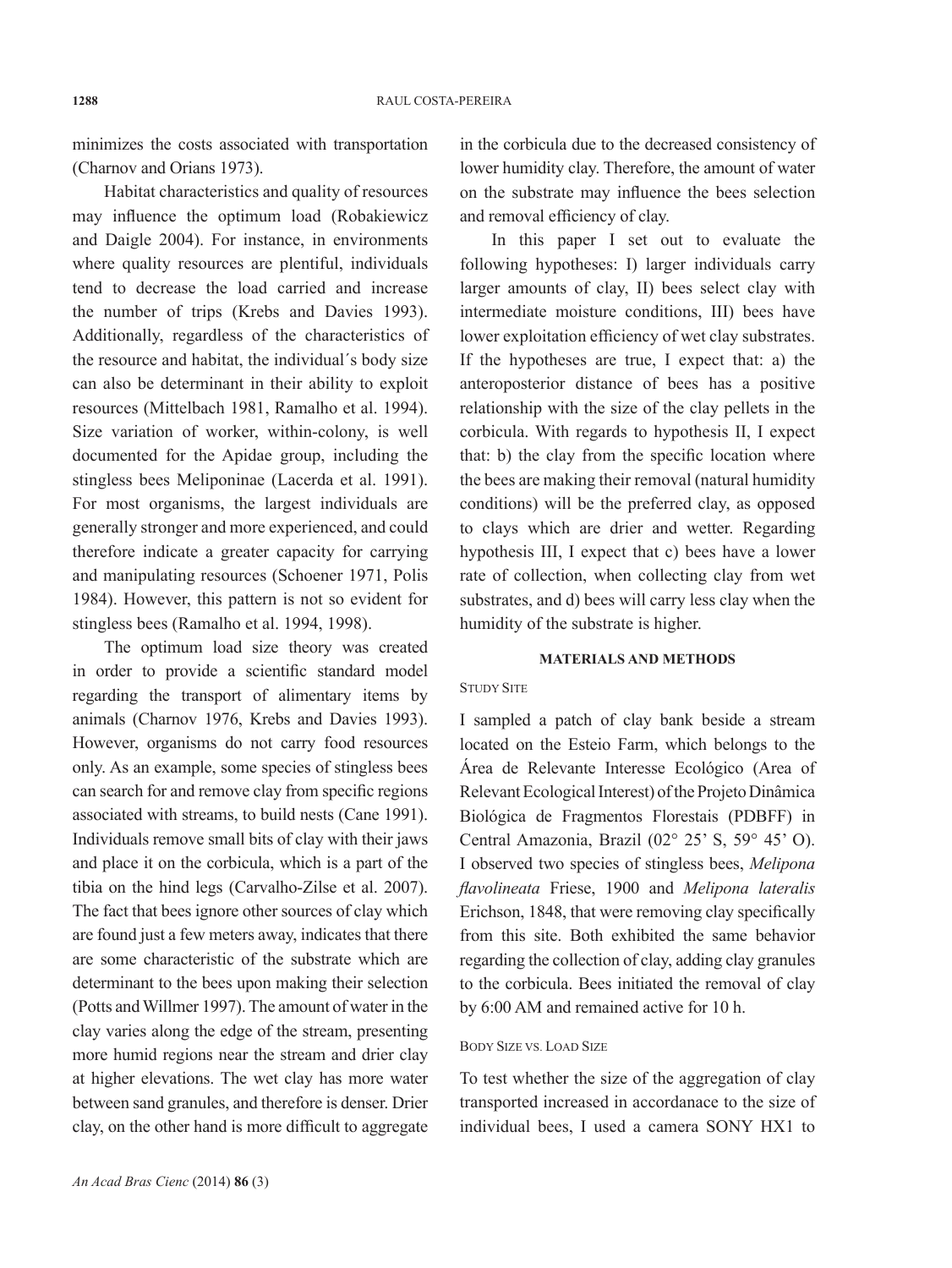film the bees removing clay. I filmed the bees from 6:00 AM to 8:30 AM and from 10:00 AM to 12:30 PM. for two days in August, 2011. During filming, I placed graduated scales (5 mm) scattered along the collecting areas of clay, in order to always have a scale near the focal bee that was being filmed removing clay. A snapshot frame of each individual bee just before it left the clay site to head toward the nest was made from the images obtained during filming. In these images, I measured the linear anteroposterior length of the individual bee (from the vertex of the bee´s head to the distal end of the abdomen), and the width and length of pellets of clay in one of the corbicula, using the program ImageTool. I calibrated the units measured using the graduated scales in the background of the frames. I calculated the area where the clay was removed, using the formula for the area of the ellipse. I correlated the total length of the bees and the square root of the pellet area on the corbicula. I used the square root of the area of the pellet to remove the effect of any exponential relationship caused by the difference in the number of dimensions between the anteroposterior length (linear) and the area of the clay (bidimensional). To test this relationship I performed a Pearson correlation with the data transformed into logarithm.

### PREFERENCE OF SUBSTRATE

To test if the bees preferred the clay moisture of the specific site in which they were active I performed a field experiment. First I prevented access to this specific part of the clay bank with a plastic cover. Then I manipulated the humidity of the clay, creating three treatments: control clay (clay removed from the bank through bees activities), dry clay (control clay oven-dried for 10 minutes at 60°C, simulating the higher sites of the clay bank), and wet clay (with humidity similar to the clay near the stream and after the afternoon rains). I compiled six sampling blocks, and in each block I used two Petri dishes (diameter  $= 9$  cm) with each treatment of clay humidity, totalizing six dishes/ block. I randomized the order of dishes in each experiment block. I counted the number of bees collecting clay from each of the dishes every 2 min for 10 min in each sampling block. I waited half an hour prior to the start of the counting of bees in each block in order to allow time for the bees to get used to the new arrangement of substrates. I calculated the average number of individuals in each treatment for each block, and tested if the logarithm of the average abundance differed between the different types of treatments of substrate humidity, using an ANOVA for block design.

# QUALITY OF THE SUBSTRATE VS. EFFICIENCY OF RESOURCE **EXPLOITATION**

To test whether bees have lower removal rates of clay when the substrate is wet, I filmed individual bees removing clay in the bank without modifications ( $n = 21$ ) and after precipitation ( $n = 17$ ). In the footages, I selected two snapshot frames of the same individual at different times collecting clay (separated by at least 30 s). I considered the time interval between frames as the collecting time of clay. In each snapshot frame, I measured the linear anteroposterior length of the focal individual at different moments (separated by at least 30 s). I calculated the difference in the measurement of the area of the pellets in these two frames for each focal individual. Then I estimated the clay collection rate by dividing the amount of accumulated clay (difference in area measurement of pellets between frames) by the time it took to collect the clay. I transformed the data into logarithms and tested if the average clay collection rate differed between the control clay and the wet clay using Student t-test

To test whether the final size of clay pellets on the corbicula was smaller when the clay was wet, I used the snapshot frames recorded when the individuals were leaving the clay bank. In these frames, I measured the anteroposterior linear length and the size of the clay aggregation on the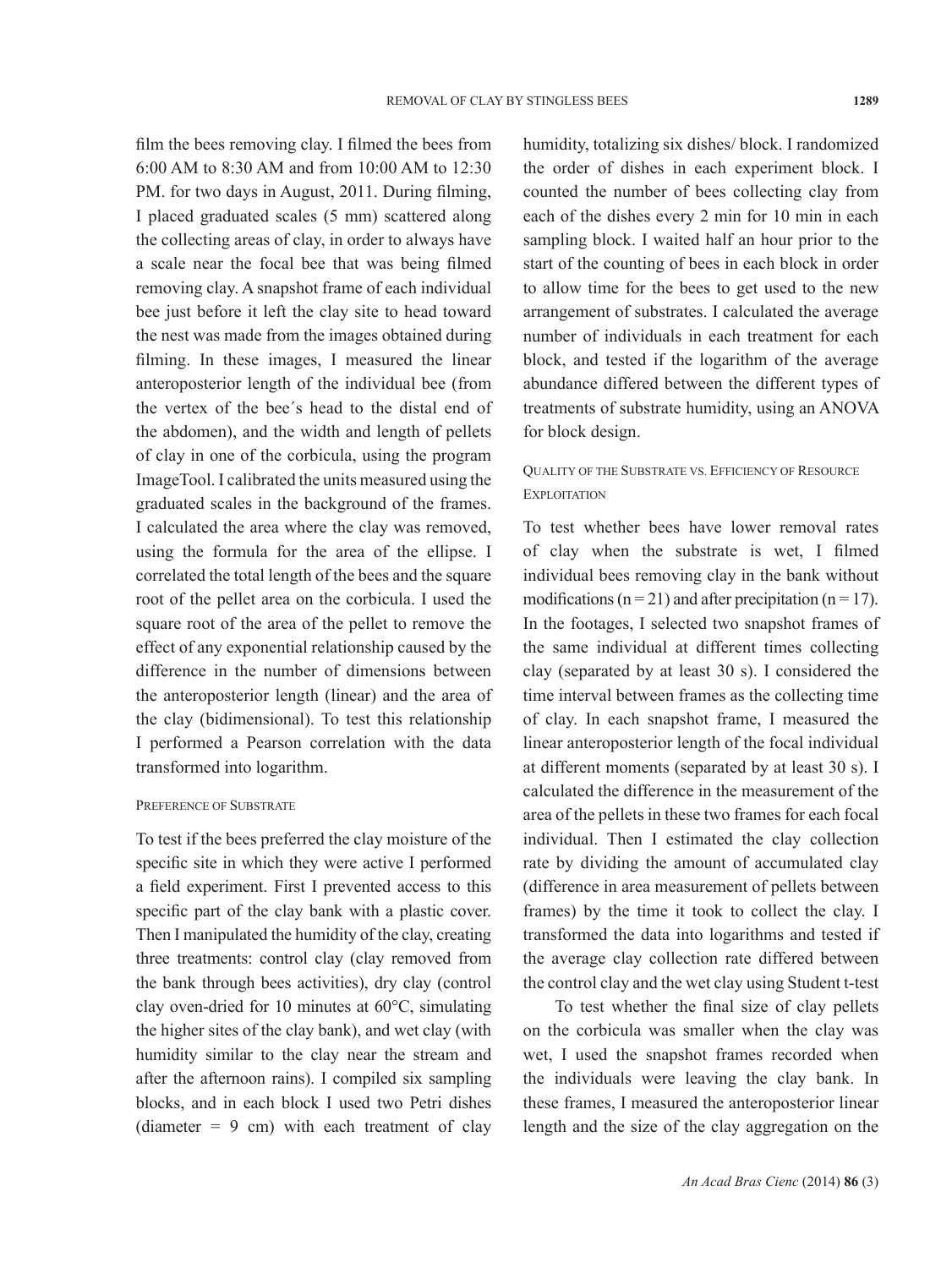corbicula for each individual bee  $(n = 20$  for each treatment). I expected that larger individuals would transport more clay; the size of clay aggregation on the corbicula should be dependent of the individual size of the bee. Thus, I eliminated this effect by getting the residual of the regression between individual size and final size of the pellets of clay, and transformed them into logarithm. Then, I tested if the average values of this residue differed between control and wet clay using Student t-test.

## **RESULTS**

Larger bees carried more clay  $(F_{(1,38)}=58,43)$ ,  $r = 0.61$ ,  $p < 0.001$ ), and this relationship was

exponential (Figure 1). In the presence of three treatments associated with the humidity of the substrate, the average abundance of bees was 44% higher for the treatment of dry clay when compared with control clay, and 94% higher than in wet clay  $(F<sub>(2,10)</sub>=27,8, p<0.001, Figure 2)$ . With regards to the removal of clay, bees removed on average  $0.008$  mm<sup>2</sup> (SD = 0.07) of clay per second and transported on average  $6.5 \text{ mm}^2 \text{ (SD} = 4.56)$ of clay. The removal rate (t = 1.0, df = 36, p = 0.31, Figure 3) and the amount of clay removed by individual bees (t < 0.01, df = 38, p = 1, Figure 4) were not lower in wet clay when compared to the control group.



**Figure 1 -** Relationship between the size of the bees and the square root of the area of clay removed in a stream clay bank in Esteio Farm, Central Amazonia. White circles = *Melipona flavolineata*; Black circles = *Melipona lateralis*.

#### **DISCUSSION**

The positive relationship between the anteroposterior length of the bees and area of clay accumulated in the corbicula indicates that the optimum load transported depends on the size of the individual. Contrary to expectations, bees prefer drier substrates to collect clay. This preference cannot be explained by increased operating efficiency of the resource, since the rate of removal

and the area of removed clay in the corbicula were similar between the control and moistened clay.

The exponential relationship between size and quantity of transported clay indicates that larger individuals carry disproportionately higher amounts of clay. This contradicts the linear relationship between the amount of load and body mass found for bees carrying pollen (Schmid-Hempel 1986). Therefore, it is possible that large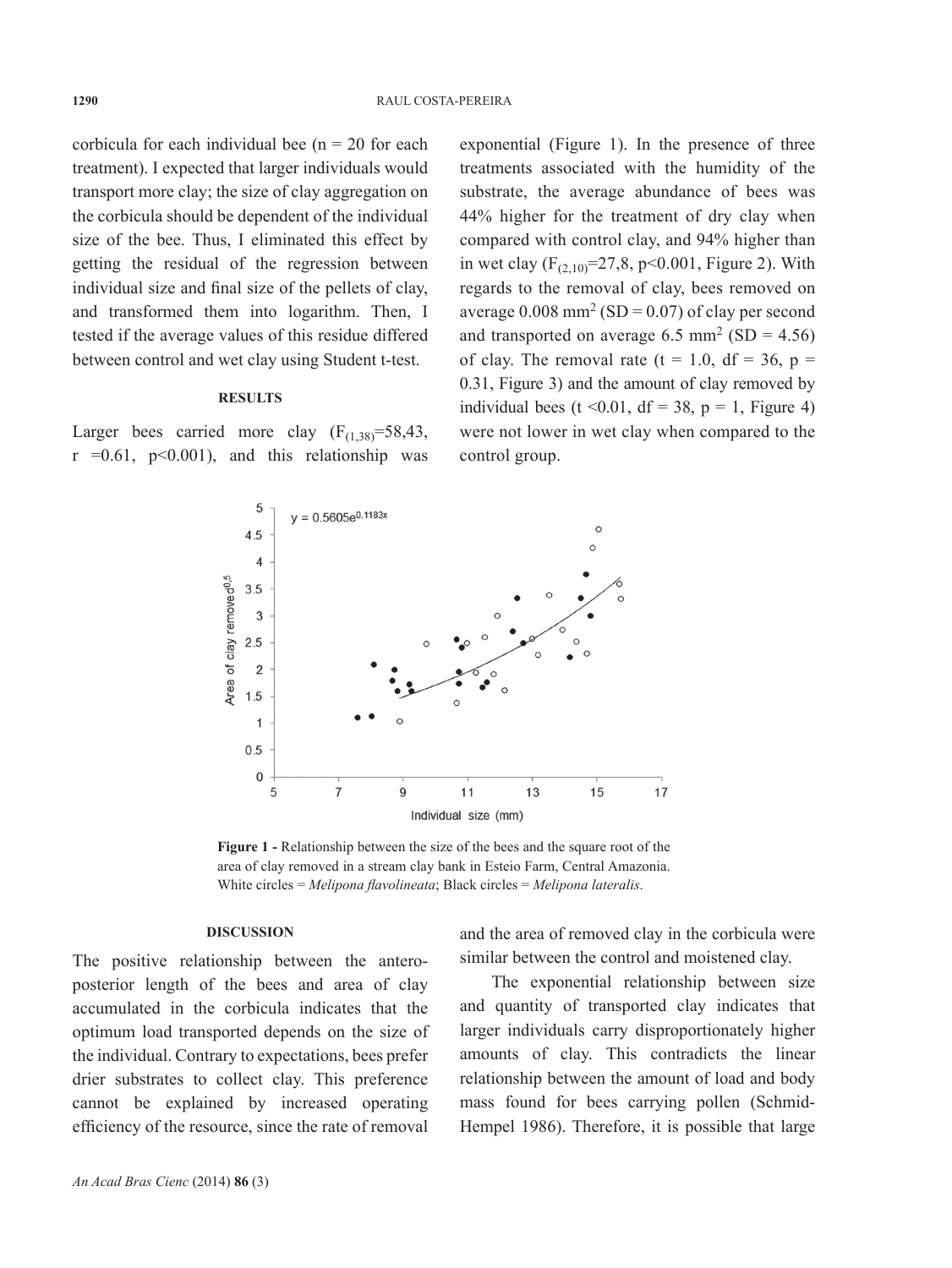

**Figure 2 -** Average number of bees collecting clay in each treatment of clay humidity in the Esteio Farm, Central Amazonia. The vertical bars represent the standard deviation.



**Figure 3 -** Clay removal rate by *Melipona* bees according to the relative level of clay moisture in a bank of a stream in Central Amazonia.

individuals contribute more to the nest building or nest repairing than small ones in each individual event of clay transportation. Another possibility is that bees of different sizes belong to different colonies. In this scenario, colonies with larger bees tend to build or repair nest in a faster way. This finding opens the possibility to test if small bees should make a disproportionately greater number of trips to take the same amount of clay as the larger bees.

The preference for dry substrate can be associated with facilities to collect lighter granules



**Figure 4 -** Residual of the regression between log-transformed values of individual bee size and area of clay removed in two categories of substrate moisture of a stream bank in Esteio Farm, Central Amazonia.

of clay with a little water. As they used clay which was not totally dehydrated, the water present in the treatment of the dry clay could still be sufficient to maintain it aggregated in the bees' corbicula. However, since the bees preferred the clay with lower humidity, collecting clay on the observed stream bank under natural conditions would be sub-optimal when compared to the use of dry clay offered in the experiments. This may indicate that there is a great lack of resources available within the area where individuals are collecting clay. On the other hand the mechanism involved in selecting the amount of water in the substrate within a small spatial and temporal scale may be associated with individual cognitive skills. Bees have a system of decision making in which the accuracy of the choice depends on the time of resource assessment (Chittka et al. 2003). In general, this assessment and learning process is quick (Real 1991). Thus it is possible that the bees assess the quality of the clay available and select the one with less water before starting the collection of the granules.

The efficiency of resource exploitation did not explain the bees preference for substrates with less water, once they carried the same amount of clay and had similar rates of removal of clay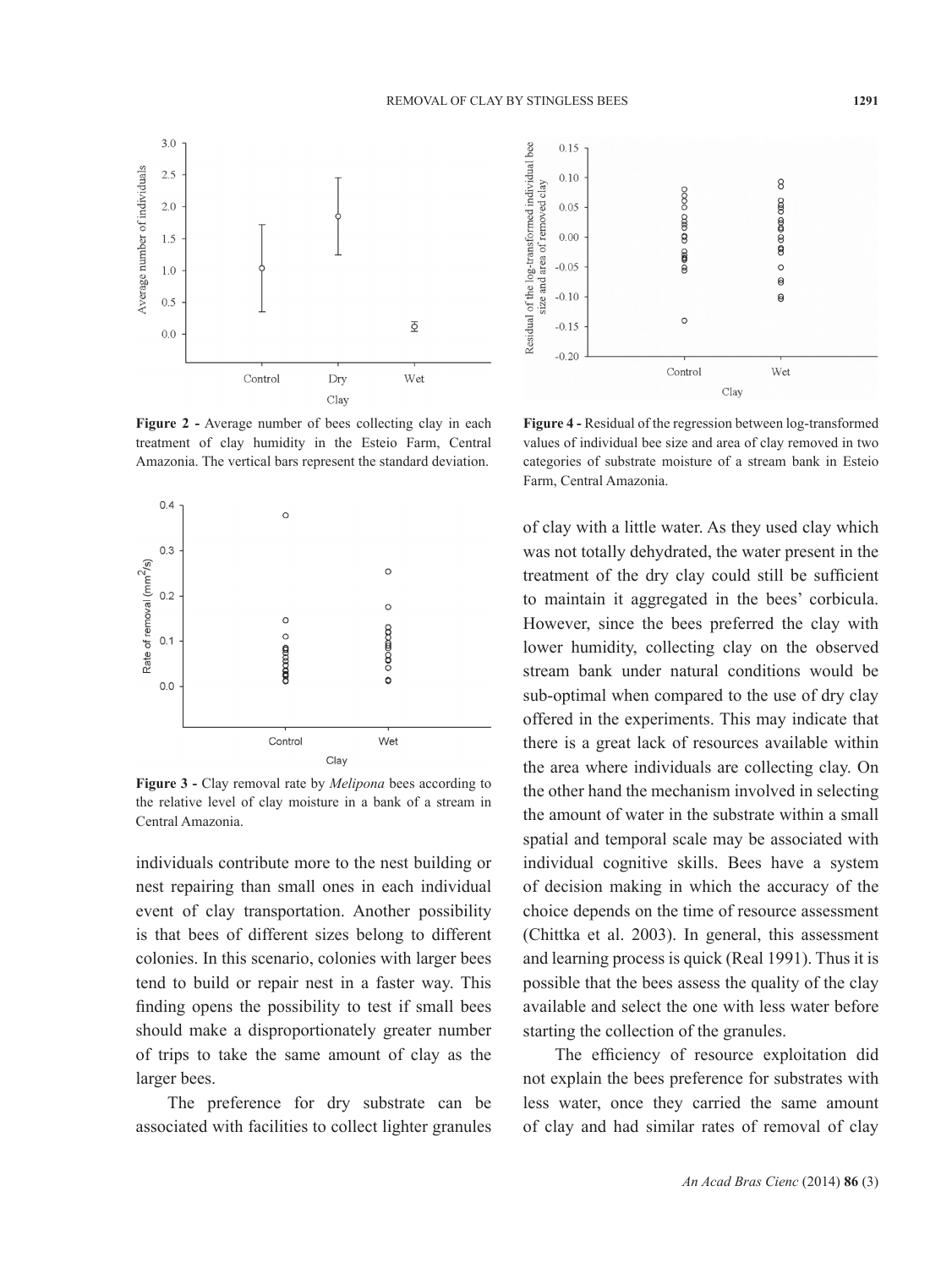in both the control and the wet treatments. This scenario contradicts what is expected by the theory of optimal size of load, which predicts that the efficiency of exploitation is a potential mechanism to indicate the preference for certain resources (Krebs and Davies 1993).

However wet clay is denser, since it retains water between the granules, which means that the same amount of wet clay is heavier than the dry clay. In this regard, despite *Melipona* spp. bees carrying the same amount of clay independent of the amount of water in the substrate, individuals potentially expend more energy transporting wet clay due to the greater weight. This energetic divergence to carry the same amount of clay in different moisture scenarios may be the underlying mechanism to explain the observed preference for drier clay.

In summary, individual bee size act strongly on resource load size, and the preference for drier clay treatment may be associated to energetic constraints. These findings open the possibility for the study of patterns of load size and preferences to other resources exploited and carried by stingless bees, such as pollen, propolis, resin and wax (Barth 2004).

## **ACKNOWLEDGMENTS**

This is article #635 of the Technical Series of Biological Dynamics of Forest Fragments Project (PDBFF - INPA/STRI) and part of the activities developed in the Curso de Campo Ecologia da Floresta Amazônica (EFA 2011). I am grateful to all organizers – especially José Luis Camargo – and to the friends I made during EFA, particularly Paulo Peixoto, Laura Leal, Manoela Borges and Karla Campião. They contributed on sampling designs, data collection and manuscript review. I am equally grateful to Gislene Zilse and Felipe Verussa for the aid in identifying bees.

#### **RESUMO**

Alguns organismos têm custos energéticos associados com o transporte de recursos, que não necessariamente são alimentos. Algumas abelhas sem ferrão da Amazônia Central (*Melipona flavolineata* e *M. lateralis*) coletam argila na margem de córregos para a construção do ninho. A umidade da argila varia ao longo do barranco e as abelhas coletam argila de pontos específicos, o que sugere que há preferência. Aqui testo se abelhas maiores transportam mais argila; se existe preferência pela umidade do substrato; e se abelhas são menos eficientes na coleta e transporte de argila com elevada umidade. Para isso, eu medi o tamanho das abelhas e das agregações de argila na corbícula. Eu realizei um experimento de campo para testar a preferência de umidade do substrato. A quantidade de argila transportada aumentou exponencialmente com o tamanho da abelha e o substrato preferido foi o de menor umidade. A quantidade de argila removida e a eficiência de remoção não foram influenciadas pela umidade do substrato. A argila com maior umidade é mais densa, o que sugere que as abelhas gastam mais energia para transportar a mesma quantidade de argila quando ela está mais úmida. Esse pode ser o mecanismo para explicar a preferência de remoção pela argila com menor umidade.

**Palavras-chave:** corbícula, *Melipona*, preferência de substrato, eficiência de remoção, construção do ninho.

#### **REFERENCES**

- ARAÚJO MS AND GONZAGA MO. 2007. Individual specialization in the hunting wasp *Trypoxylon* (*Trypargilum*) *albonigrum* (Hymenoptera, Vrabronidae). Behav Ecol Sociobiol 61: 1855-1863.
- BARTH OM. 2004. Melissopalynology in Brazil: a review of pollen analysis of honeys, propolis and pollen loads of bees. Sci Agri 61: 342-350.
- BURD M. 2000. Foraging behaviour of *Atta cephalotes* (leafcutting ants): an examination of two predictions for load selection. Anim Behav 60: 781-788.
- CANE JH. 1991. Soils of Ground-Nesting bees (Hymenoptera: Apoidea): Texture, moisture, cell depth and climate. J Kansas Entomol Soc 64: 406-413.
- CARVALHO-ZILSE G, PORTO EL, SILVA CGN AND PINTO MFC. 2007. Atividades de vôo de operárias de *Melipona seminigra* (Hymenoptera: Apidae) em um sistema agroflorestal da Amazônia. Bioscience 23: 94-99.
- CHARNOV EL. 1976. Optimal foraging: The marginal value theorem. Theor Popul Biol 9: 129-136.
- CHARNOV EL AND ORIANS GH. 1973. Optimal foraging: some theoretical explorations. Seattle: University of Washington, 160 p.